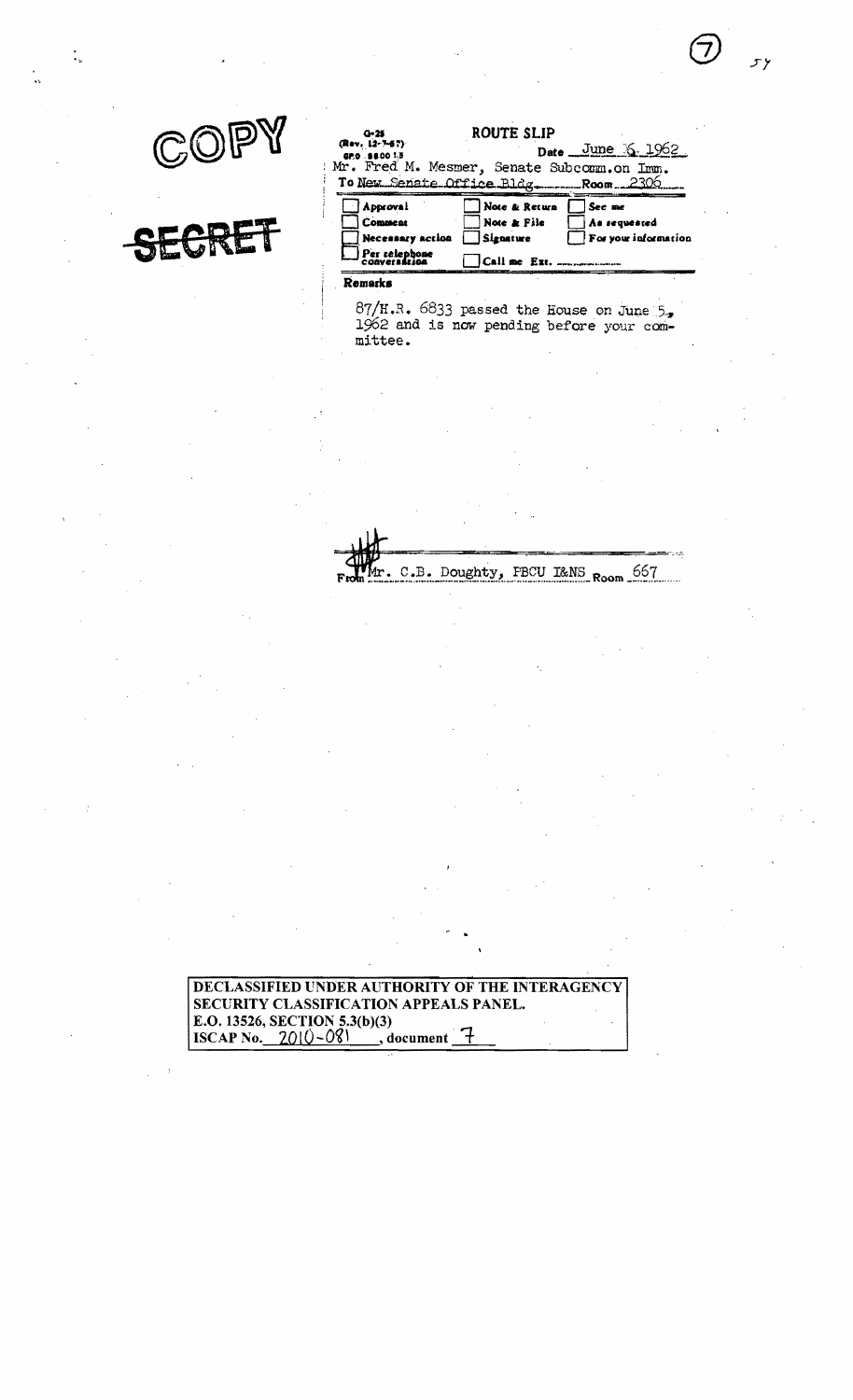$M-1$  $3 - 1 - 55$ U. S. Department of Justice Immigration and Naturalization. Service

## 22, 192

## COVER SHEET

The cover sheet shall be placed on all SEC  $\mathbb{R}$ MAT  $ERIAT$  $\Box$ ES  $\overline{or}$ immediately after preparation.

## COVER SHEET